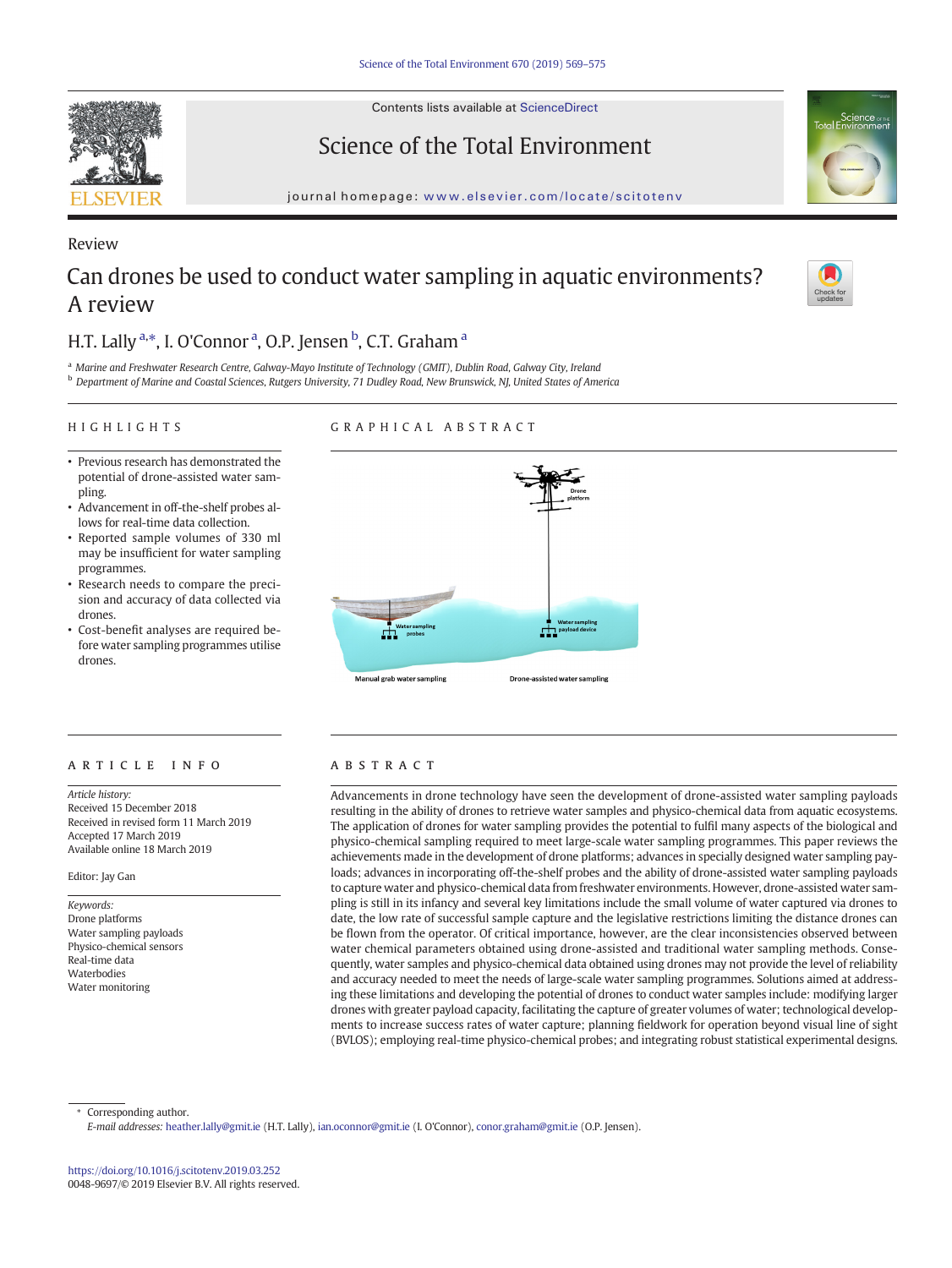In addition, detailed cost benefit analyses are required to investigate if drones would result in a meaningful financial saving to water sampling programmes. However, it is envisaged that drone-assisted water sampling will act as a pivotal supporting tool if such current limitations can be addressed by future research.

© 2019 Elsevier B.V. All rights reserved.

#### **Contents**

#### 1. Introduction

Over the last decade, unmanned aerial vehicles (UAVs), also known as unmanned aerial systems (UAS), unmanned vehicle systems (UVS), remotely piloted aircraft systems (RPAS), small unmanned aircraft (SUA), and commonly referred to as drones ([Chapman, 2014;](#page-5-0) [Chabot,](#page-5-0) [2018\)](#page-5-0) have emerged as novel, versatile, adaptable and flexible technologies capable of gathering high resolution data for monitoring and assessing the natural environment ([Wich and Koh, 2018](#page-6-0); [Fráter et al.,](#page-5-0) [2015\)](#page-5-0). Thus, drones have quickly become a prominent methodological tool in terrestrial, freshwater and marine ecosystems. The use of drones has been key in bridging the gap between field observations and traditional air and space-borne remote sensing predominantly in habitat mapping and land cover change ([Flynn and Chapra, 2014](#page-5-0); [Klemas,](#page-5-0) [2015](#page-5-0); [Pajares, 2015](#page-5-0); [Watts et al., 2012;](#page-6-0) [Whitehead and Hugenholtz,](#page-6-0) [2014\)](#page-6-0). However, the adoption of drones has also been decisive in monitoring and assessing river and floodplain monitoring ([Bandini et al.,](#page-5-0) [2017;](#page-5-0) [Flener et al., 2013](#page-5-0); [Rhee et al., 2018\)](#page-5-0), invasive species distribution [\(Alvarez-Taboada et al., 2017;](#page-5-0) [Michez et al., 2016](#page-5-0)), species conservation biology [\(Hodgson et al., 2016;](#page-5-0) [Koh and Wich, 2012](#page-5-0)) and precision agriculture [\(Hogan et al., 2017;](#page-5-0) [Zhang and Kovacs, 2012](#page-6-0)) to name a few applications (see [Wich and Koh, 2018](#page-6-0) and [Chabot and Bird, 2016](#page-5-0) for more comprehensive lists of drone applications). The use of drones has increased safety and accessibility to otherwise hazardous or inaccessible terrestrial, freshwater and coastal ecosystems [\(Manfreda et al., 2018](#page-5-0); [Rhee et al., 2018;](#page-5-0) [Terada et al., 2018;](#page-5-0) [Watts et al., 2012](#page-6-0)) and developed capacity to collect data in less-optimum weather conditions such as cloudy or hazy conditions when compared to satellite images ([Van](#page-5-0) [der Wal et al., 2013\)](#page-5-0). In addition, data can be collected from low altitudes in a rapid, repetitive and affordable way ([Manfreda et al., 2018](#page-5-0); [Pajares, 2015\)](#page-5-0).

Further advancements in drone platforms and mounted sensor technology will increase their potential application in environmental monitoring of terrestrial and aquatic ecosystems by allowing rapid access to environmental data ([Wich and Koh, 2018\)](#page-6-0). Of the impending advancements, the most noteworthy is the potential opportunity to retrieve physical, chemical and biological data from aquatic ecosystems such as collecting water samples and physico-chemical data from large open waterbodies. The increased capabilities of drone platforms (payload weight capacity, flight time, battery endurance etc.) and development of bespoke attached payloads offers a new and unique opportunity to potentially deploy drones in large-scale water sampling programmes [\(Vergouw et al., 2016\)](#page-5-0). Such large-scale programmes (e.g. the United Nation Global Environment Monitoring System for Freshwater (GEMS/ Water) ([UN Environment, 2019\)](#page-5-0); European Union Water Framework Directive [\(EC Environment, 2016](#page-5-0)) and Marine Strategy Framework Directive ([EC Environment, 2017\)](#page-5-0); and United States National Aquatic Resource Surveys [\(US EPA, 2018\)](#page-5-0)) typically require considerable field personnel, are very expensive to run while also posing both health and safety in addition to biosecurity risks that require significant attention. In addition, the use of boats can lead to problematic issues regarding site access particularly in remote regions [\(Tierney et al., 2015\)](#page-5-0). The application of drones provides the potential to fulfil some aspects of the biological and physico-chemical sampling required to meet large-scale water sampling programmes in an efficient and cost-effective manner.

This review aims to i) evaluate the use of drones to collect water samples and in-situ physico-chemical data in freshwater environments, synthesising and reviewing the current literature on this topic; and ii) identify knowledge gaps and technological developments needed to advance the use of drones to conduct water sampling in aquatic environments in the coming decade.

### 2. Current use of drones to conduct water sampling in freshwater environments

The application of drones to collect in-situ hydro-chemical data and water samples from freshwater environments is relatively new, with the first publication of such research by Ore et al. in 2013. Advancing the use of drones in the field of water sampling is highly desirable as current water sampling and data collection programmes worldwide necessitates considerable numbers of field personnel and is hence very expensive, while also posing health and safety and biosecurity risks. The use of drones could offer a safer, easier, more reliable and accurate assessment of water chemistry parameters compared to using traditional water sampling techniques.

Over the past decade, a combination of off-the-shelf drones (e.g. Ascending Technologies Firefly hexarotor and six rotor LAB645 UAV) [\(Detweiler et al., 2015](#page-5-0); [Ore et al., 2013, 2015;](#page-5-0) [Song et al., 2017](#page-5-0); [Terada et al., 2018](#page-5-0)) and custom-built platforms ([Koparan and Koc,](#page-5-0) [2016](#page-5-0); [Koparan et al., 2018a, 2018b\)](#page-5-0) ([Table 1](#page-2-0)) have been deployed along with specially designed water sampling payloads ([Table 2\)](#page-2-0). Key developments in water sampling payload design has seen payloads advance from complex custom-built chassis systems with three springlidded chambers operated by a servo-rotated 'needle' where water fills a glass sampling container via a micro submersible water pump [\(Detweiler et al., 2015;](#page-5-0) [Ore et al., 2013, 2015\)](#page-5-0) to "thief-style" water sampling systems ([Koparan et al., 2018a](#page-5-0)). More recently these designs have evolved to deploy high-density polyethylene (HDPE) bottles consisting of a hollow tube structure which allows water to freely enter when lowered into the water ([Terada et al., 2018](#page-5-0)). Advancements in incorporating off-the-shelf multi-meter probes (temperature, dissolved oxygen, conductivity and pH) ([Koparan et al., 2018b;](#page-5-0) [Song](#page-5-0)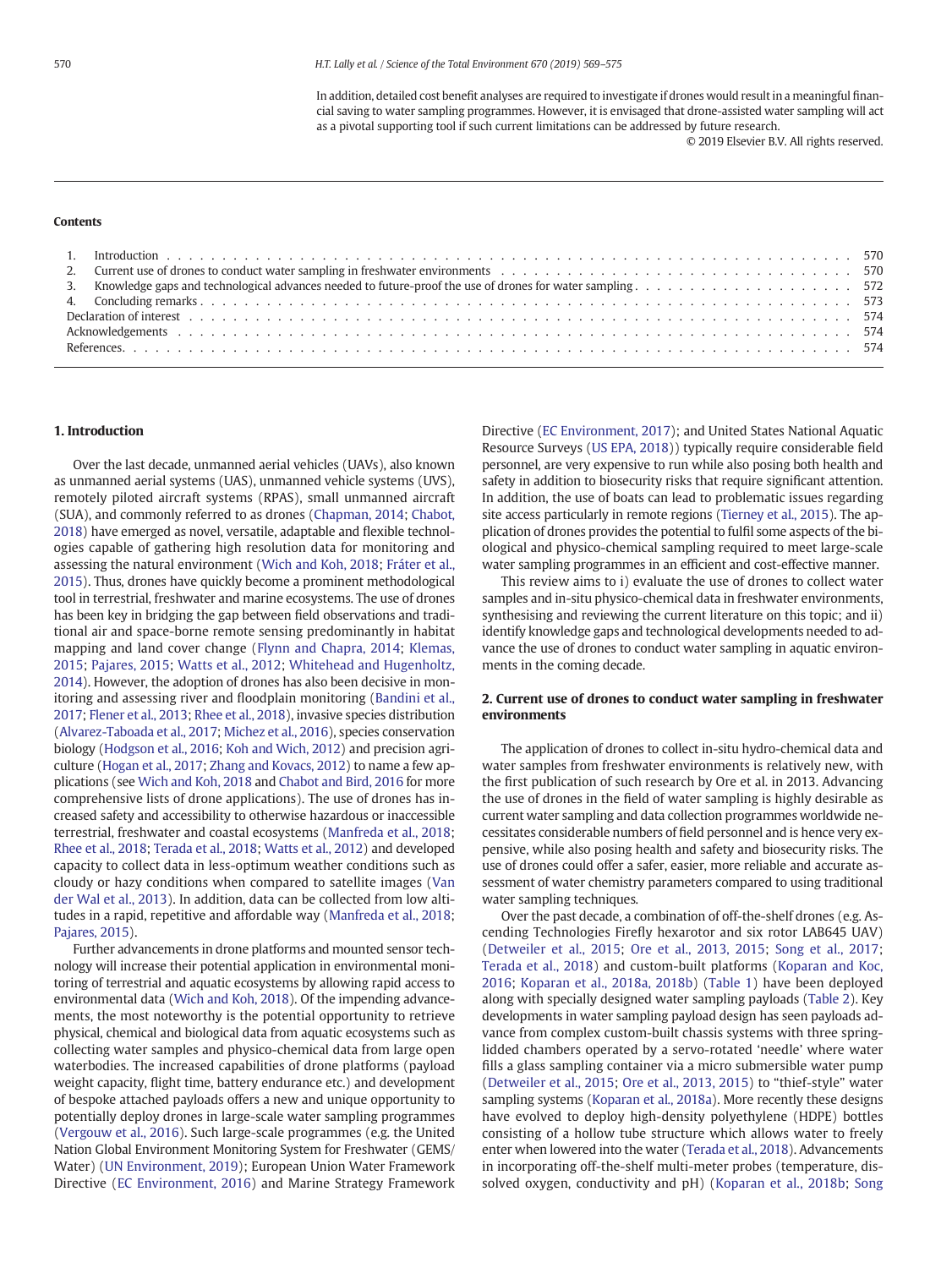<span id="page-2-0"></span>Table 1

Specifications of drone platforms used to conduct water sampling.

| Platform type                                                         | Maximum payload weight Flight time |                                                                                   | Communication software                                                                                                                                                                                                                                          | Source                                                                  |
|-----------------------------------------------------------------------|------------------------------------|-----------------------------------------------------------------------------------|-----------------------------------------------------------------------------------------------------------------------------------------------------------------------------------------------------------------------------------------------------------------|-------------------------------------------------------------------------|
| Off-the-shelf Hexarotor -<br><b>Ascending Technologies</b><br>Firefly | $600 \text{ g}^{\text{a}}$         | Total flight time $= 15-20$<br>mins per battery with full<br>payload <sup>a</sup> | Robot operating system - low level communication with the UAV,<br>risk management, mission control, navigation & altitude<br>estimates<br>On board custom microcontroller – operates aerial sampling<br>system, reads sensors & status of water sampling system | Detweiler et al., 2015; Ore<br>et al., 2013, 2015; Song<br>et al., 2017 |
| Off-the-shelf Six-rotor<br>LAB645                                     | $12,000$ $ga$                      | Maximum flight time $=$ 40<br>mins <sup>a</sup>                                   | Operator controlled during take-off and landing<br>Autonomous flight via GPS waypoints                                                                                                                                                                          | Terada et al., 2018                                                     |
| Custom built hexacopter<br>with floatation<br>attachments             | $750g^b$                           | Theoretical flight time $= 8$<br>$\text{mins}^c$                                  | Radio controller (Turnigy 9X) – manual control of hexacopter<br>Autonomous flight & ground control station - Pixhawk autopilot<br>(GPS receiver, radio telemetry) – provides information on flight<br>conditions<br>Mission planner software                    | Koparan and Koc, 2016;<br>Koparan et al., 2018a, 2018b                  |

Manufacturers specification.

<sup>b</sup> Weight of components used to develop the custom-built payload.

Flight time based on 80% battery life.

[et al., 2017\)](#page-5-0) and the ability of some sensors to autonomously relay realtime data back to nearby ground stations [\(Song et al., 2017\)](#page-5-0) has greatly increased the capacity of drones with water sampling payloads to monitor in-situ water chemistry parameters.

A significant achievement of these water sampling payloads has been the capability to capture water from the freshwater environment, with recent studies demonstrating the ability of the water sampling payload to take 330 ml of water [\(Terada et al., 2018](#page-5-0)) (Table 2). Field trials demonstrated a successful water capture rate of 60–83% [\(Koparan and](#page-5-0) [Koc, 2016;](#page-5-0) [Koparan et al., 2018a](#page-5-0); [Ore et al., 2013, 2015](#page-5-0)) with issues predominantly associated with faulty lid mechanisms, variations in the altitude of the pump, pump not priming correctly, silt intake in the pump, environmental conditions (i.e. increase in wind speed) ([Ore et al.,](#page-5-0) [2013, 2015](#page-5-0)); and issues associated with the messenger on the "thief style" water sampler such as the sampler not triggering or the servomotor malfunctioning [\(Koparan and Koc, 2016;](#page-5-0) [Koparan et al., 2018a](#page-5-0)). Nevertheless, a clear proof of concept that drones can be used to take water samples from aquatic environments has been demonstrated.

Before drones can be consider for use in obtaining water samples and physico-chemical data under water sampling programmes, it is critical that the method of sampling and data collection does not influence the quality of data collected. The comparison of water chemical parameters obtained using drones-assisted water sampling with those of more traditional methods (e.g. handheld probes and manual grab samples from land or boat) ([Table 3](#page-3-0)) highlight clear inaccuracies. This in part is due to variations in water sampling payloads used, the manner in which drones were deployed to capture water samples and physicochemical data, and limited experimental design. [Ore et al. \(2013,](#page-5-0) [2015\)](#page-5-0) and [Detweiler et al. \(2015\)](#page-5-0) reported similar trends for physicochemical variables collected using drone-assisted and manual water sampling methods. However, dissolved oxygen (DO) levels were higher and temperature levels lower in waters collected using the droneassisted water sampling method. Differences were attributed to interference by the pump and transit through the tubing, agitation during flight, and in some instances changes in water properties between water collection and analyses ([Detweiler et al., 2015](#page-5-0); [Ore et al., 2013,](#page-5-0) [2015](#page-5-0)). In comparison, sulphate and chloride levels were lower from waters collected using the drone-assisted water sampling method when compared to simultaneously collected manual grab water samples. Differences were pronounced, values were deemed to be due to sampling variation ([Detweiler et al., 2015;](#page-5-0) [Ore et al., 2013, 2015\)](#page-5-0). Comparative statistical studies by [Koparan et al. \(2018a\)](#page-5-0) found drone-assisted water samples to be significantly higher for DO, pH and chloride. However, the percentage difference between water chemistry parameters was deemed small, highlighting minimal error between the sampling methods. Despite this, it should be noted that prior to analyses, droneassisted and manual grab water samples were poured from their respective collection vessels into beakers on the bankside. This procedure would not be standard practice during large-scale water sampling programmes in which data collected via probes usually involves immersion of the meter probe into the waterbody. The pouring of the water sample from the collection container into a beaker most likely impacts

#### Table 2

Specifications of water sampling payloads attached to drones to conduct water sampling.

| Sampling location                                                                    | Water sampling payload                                                                                                 | Physico-chemical sensors<br>attached to drone                                            | Quantity of<br>water captured | Water sampling<br>times using drone                                | Physico-chemical variables monitored                                                                                                                                                                        | Source                                                         |
|--------------------------------------------------------------------------------------|------------------------------------------------------------------------------------------------------------------------|------------------------------------------------------------------------------------------|-------------------------------|--------------------------------------------------------------------|-------------------------------------------------------------------------------------------------------------------------------------------------------------------------------------------------------------|----------------------------------------------------------------|
| Holmes lake<br>(Nebraska,<br>USA)                                                    | Custom built chassis -<br>spring-lidded chambers<br>operated by a servo-rotted<br>'needle' with tube and micro<br>pump | None                                                                                     | 60 ml                         | Total time $= 2 h$<br>Estimate 20 min<br>using the drone<br>alone  | Temperature, dissolved oxygen (DO), sulphate &<br>chloride                                                                                                                                                  | <b>Detweiler</b><br>et al., 2015;<br>Ore et al.,<br>2013, 2015 |
| Mesocosms, Uni.<br>of Kansas'<br><b>Biological Field</b><br>Station (Kansas,<br>USA) | As above                                                                                                               | Temperature (GP103J4F<br>NTC Thermistor) &<br>conductivity (Atlas<br>Scientific) sensors | As above                      | Total time $=$ 40<br>mins<br>10 min per<br>reading per<br>mesocosm | Temperature, conductivity & chloride                                                                                                                                                                        | Song et al.,<br>2017                                           |
| Yugama crater<br>lake (Japan)                                                        | Custom built metal free<br>high-density polyethylene<br>sampling bottle                                                | None                                                                                     | 250-330 ml                    | Not given                                                          | Conductivity, pH, chemical conc. (chloride,<br>sulphate, aluminium, calcium, iron, potassium,<br>magnesium, manganese, sodium,<br>silicon-dioxide) & stable isotope ratios ( $\delta D$ &<br>$\delta^{18}O$ | Terada et al<br>2018                                           |
| Lamaster Pond.<br>Clemson Uni.<br>(South<br>Carolina, USA)                           | Custom built "thief-style"<br>water sampler                                                                            | pH, conductivity,<br>temperature and DO<br>(Atlas Scientific) sensors                    | 130 ml                        | Total time $= 1 h$<br>Estimate 20 min<br>using the drone           | DO, temperature, pH, conductivity & chloride                                                                                                                                                                | Koparan and<br>Koc, 2016;<br>Koparan et al.,<br>2018a, 2018b   |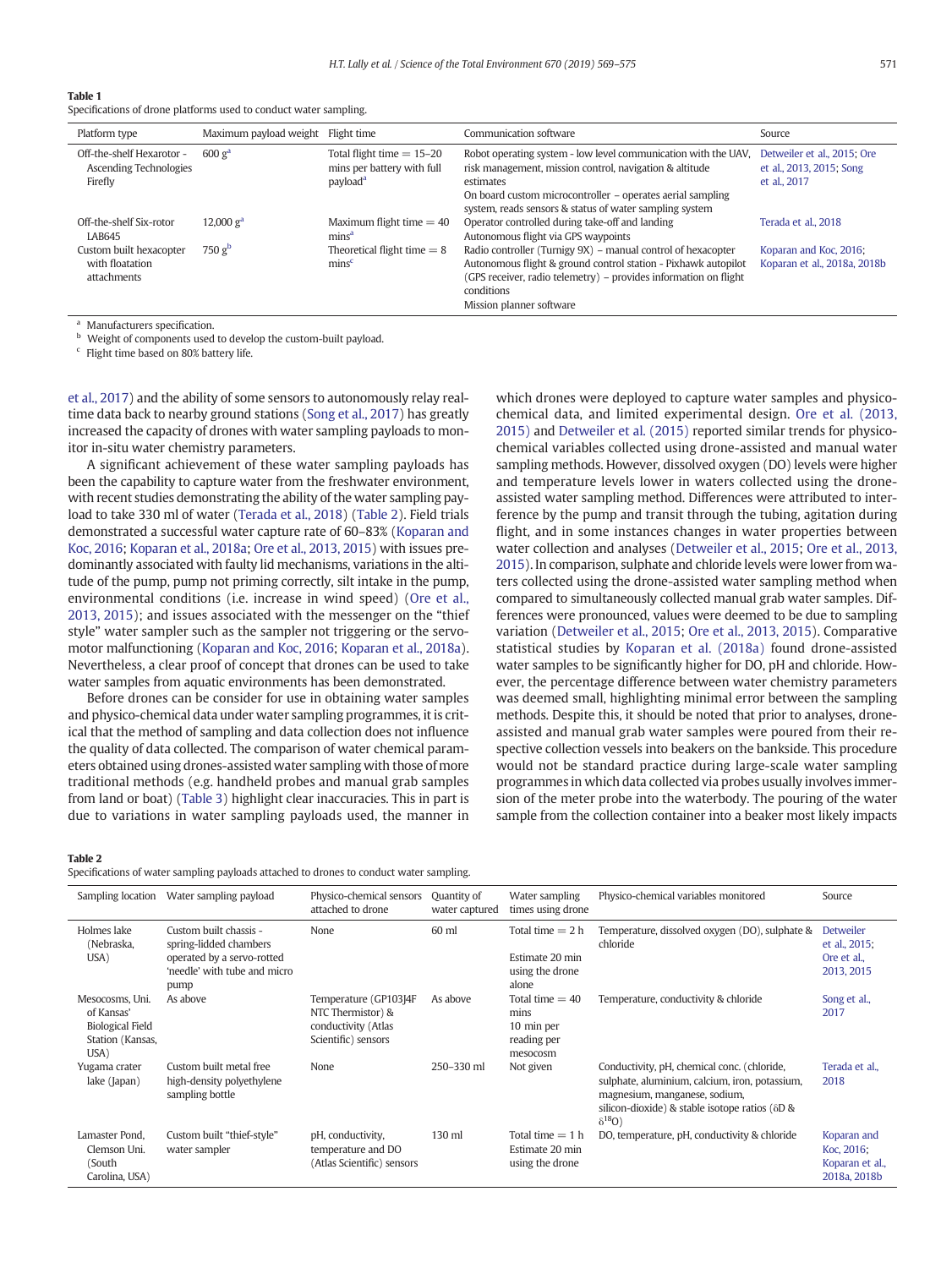<span id="page-3-0"></span>Table 3

|  |  |  | Comparison of water sampling methods and experimental design employed within freshwater environments. |
|--|--|--|-------------------------------------------------------------------------------------------------------|
|  |  |  |                                                                                                       |

| Sources                                            | No. of sampling sites Replication Methods Compared |                                                                                                                  |    | Total sample size Statistical comparison |
|----------------------------------------------------|----------------------------------------------------|------------------------------------------------------------------------------------------------------------------|----|------------------------------------------|
| Ore et al. (2013, 2015)<br>Detweiler et al. (2015) |                                                    | Manual grab sample & use of hand-held probes from Kayak versus<br>drone-assisted water sampling from Kayak       | 30 | None                                     |
| Song et al. (2017)                                 |                                                    | Manual grab sample & use of hand-held probes versus HOBO in-situ<br>sensors versus drone-assisted water sampling | 81 | None                                     |
| Koparan et al. (2018a)                             |                                                    | Manual grab samples & use of hand-held probes from Kayak versus<br>drone-assisted water sampling                 | 18 | Paired t-tests                           |

on DO concentration of the samples. [Song et al. \(2017\)](#page-5-0) also reported no direct comparison in the levels of chloride between drone-assisted and manual grab water samples. Disparities were attributed to interferences within the water column from using a boat and differences in the volume of water collected. The small volume of water collected using the drone-assisted sampling method may have been less representative of the chloride levels. Further research investigating if such discrepancies between sampling methodologies is obviously required to identify if sample treatment post capture, level of precision within each sampling method has a significant impact on these parameters or if the manner in which samples are collected (drone versus manual sample) is responsible for such significant inconsistencies.

Overall, limited sample size and replication, and poor water capture rates may have prevented robust statistical comparison between water sampling methodologies in many of the reviewed studies (Table 3). In addition, water chemical parameters varied between water sampling methods. At this time there is no clear indication that water samples and physico-chemical data obtained using drones would provide the level of reliability and accuracy needed to meet the needs of largescale water sampling programmes, therefore creating a short-term limitation to their use.

#### 3. Knowledge gaps and technological advances needed to futureproof the use of drones for water sampling

The studies reviewed here highlight the potential use of drones to conduct water sampling and obtain physico-chemical data from freshwater environments and are considerable and noteworthy studies in the development and application of drones in water sampling. However, several key limitations must be addressed before the application of drone technology can be applied as an alternative to traditional water sampling on large-scale aquatic sampling programmes worldwide.

Consideration should be given to the type and payload capacity of off-the-shelf drones, as many new large drones  $(<25 \text{ kg})$  have payload carrying capacity of at least 10 kg, for example the DJI Agras drone series [\(DJI, 2019\)](#page-5-0). These drones, while not designed for water sampling, could be modified allowing larger volumes of water (minimum 1–2 l) to be collected. While current drone-assisted water sampling devices can capture between 60 and 330 ml of water ([Detweiler et al., 2015](#page-5-0); [Koparan and Koc, 2016;](#page-5-0) [Koparan et al., 2018a, 2018b;](#page-5-0) [Ore et al., 2013,](#page-5-0) [2015;](#page-5-0) [Song et al., 2017;](#page-5-0) [Terada et al., 2018\)](#page-5-0), larger drones (10–25 kg) with greater payload capacity provides an opportunity to match the quantities of water typically required for collection in large-scale sampling programmes. Careful consideration will need to be given to obtaining a greater volume of water as this will have a knock-on effect on the ability of the drone to successfully complete flights in less optimum weather conditions. Furthermore, use of larger drones and associated payloads could result in increased costs, longer set up times on site and greater requirements for increased permissions, licencing and/or insurance which will have a knock-on impact of the drone selected for use in drone-assisted water sampling. Sampling success rate must also increase, if larger volumes of water are to be captured every time. A solution used by [Song et al. \(2017\)](#page-5-0) involved monitoring the status of the pump (is it in the water, is it pumping water etc.) and ability to control filling of the sampling vials from the ground station. This allowed issues to be highlighted early in the sampling procedure and feed information back to the drone operator on the status of the water sample.

As the development of drone and payload technology advance and these systems become more integrated into and complement water sampling programmes a major limitation of their use will be obtaining samples beyond the visual line of sight (BVLOS) especially on large open waterbodies (>2 ha). Currently, international, European and national drone regulations ([Table 4](#page-4-0)) typically only allow drones with a maximum take-off mass (MTOM) of  $<$ 25 kg to operate within the visual line of sight (VLOS), which is typically no further than 300 m, to avoid problems arising with manned aircraft and ensure safe flights ([EASA,](#page-5-0) [2015, 2018;](#page-5-0) [ICAO, 2011;](#page-5-0) [JARUS, 2013](#page-5-0)). Drone-assisted water sampling within the VLOS (300 m) places restrictions on the ability of the drone to collect multiple water samples from across a waterbody from the same ground station. For large waterbodies  $(>2$  ha), this could result in several ground station locations and more time spent setting up and packing up a large drone platform and payload than spent sampling. Therefore drone-assisted water sampling BVLOS will be necessary if drone-assisted water sampling is to be practically applied to large waterbodies. Where planned flight operations are expected to be BVLOS operators will need to seek permission from their local authorised authority for special operating permission (SOP). This may result in additional costs, both in terms of time and financially, associated with the use of drones for water sampling. Although it is anticipated that the legal requirements associated with operating drones will become less cumbersome in the future, but this remains to be seen.

Technological advancements in water sampling payload design are required if accurate and reliable statistical comparisons of water chemistry parameters are to be determined. In-situ, real-time data transfer of physico-chemical parameters specifically temperature, dissolved oxygen, conductivity and pH is necessary if meaningful comparisons between drone-assisted and hand-held probes is to occur. [Song et al.](#page-5-0) [\(2017\)](#page-5-0) used real-time conductivity and temperature probes and incorporated these into the water sampling payload design, allowing realtime monitoring of data. Nonetheless, use of the same probes (from same manufacturer) when comparing drone-assisted and hand-held water chemistry data is important if clear, transparent, and consistent comparisons are to be made. In addition, allowing sampling probes sufficient time to take readings (up to 3–4 min) when in the water is important especially when comparing values obtained from hand-held probes which are likely to have more time to settle  $(>5$  min). Enthusiasm surrounding the use of drones as a faster sampling method cannot compromise how the data are obtained.

While it is accepted that many of the studies presented in this review demonstrate proof of concept that drones can be used to capture water samples and physico-chemical data; there is now a need for future drone-assisted water sampling studies to adapt more robust statistical experimental designs to examine the variability and precision of data collected. In addition, comparing sampling methodologies across a range of hydromorphological types to ensure the use of drones does not impact on the quality of data collected. This could be achieved by incorporating a greater number and diversity of types of water bodies, increased number of sampling sites per waterbody and greater replication of samples per sampling site per waterbody. In addition, a wider selection of water chemistry parameters (nutrients, suspended solids & heavy metals) and comparisons across various water sampling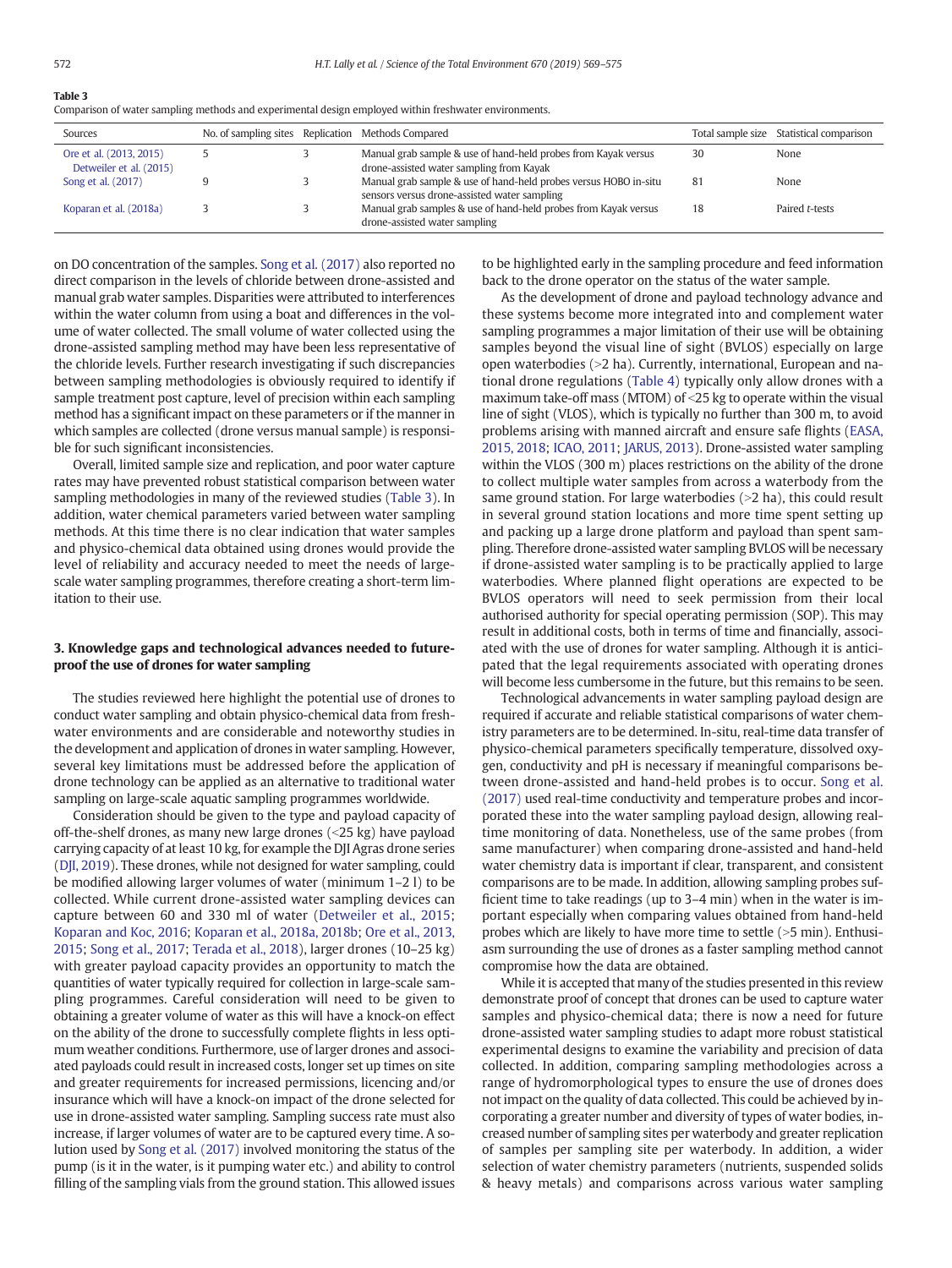#### <span id="page-4-0"></span>Table 4

Comparison of New Zealand (Civil Aviation Authority [\(CAA](#page-5-0)) of New Zealand Part 101), North American (Federal Aviation Administration [\(FAA](#page-5-0)) Part 107), Irish (Irish Aviation Authority [\(IAA](#page-5-0)) (Small Unmanned Aircraft (Drones) and Rockets) [\(S.I. No. 563 of 2015\)](#page-5-0)) and new European (EU Basic Regulation) legislation pertaining to the operation of drones.

|                                                                                                                               | CAA Part 101 | FAA Part 107                                                       | IAA S.I. No. 563 |  | <b>EU Basic Regulation</b> |  |
|-------------------------------------------------------------------------------------------------------------------------------|--------------|--------------------------------------------------------------------|------------------|--|----------------------------|--|
|                                                                                                                               | $\leq$ 25 kg | $\leq$ 25 kg (55 pounds) 4-25 kg 25-150 kg Open (1-25 kg) Specific |                  |  |                            |  |
| Register drone platform                                                                                                       |              |                                                                    |                  |  |                            |  |
| Operate within VLOS or max. Distance of 300 m                                                                                 |              |                                                                    |                  |  |                            |  |
| Maintain max. Height of 120 m (400 ft)                                                                                        |              |                                                                    |                  |  |                            |  |
| Cannot fly within 5 km of an aerodrome                                                                                        |              |                                                                    |                  |  |                            |  |
| Cannot fly at speeds $>100$ mph                                                                                               |              |                                                                    |                  |  |                            |  |
| Distance of 30 m from people, vessel, vehicle or structure                                                                    |              |                                                                    |                  |  |                            |  |
| Distance of 120 m from a group of 12 or more people (IAA) or structure (FAA)                                                  |              |                                                                    |                  |  |                            |  |
| Distance of 50 m from large obstacle                                                                                          |              |                                                                    |                  |  |                            |  |
| Requirement to partake in ground safety school, undergo a flight exam and/or hold a certificate $\checkmark$<br>of competency |              |                                                                    |                  |  |                            |  |
| Maintain height of 3 m above uninvolved persons                                                                               |              |                                                                    |                  |  |                            |  |
| Prohibited from operating over nonparticipants                                                                                |              |                                                                    |                  |  |                            |  |
| Maintain height of 20 m above private property where permission is not sought                                                 |              |                                                                    |                  |  |                            |  |
| No autonomous drone flight operations                                                                                         |              |                                                                    |                  |  |                            |  |
| No modifications to be made to the commercially purchased drone                                                               |              |                                                                    |                  |  |                            |  |
| No excessive or continuous recording (visual/audio) of people during drone flight operations                                  |              |                                                                    |                  |  |                            |  |
| Develop operations manual & record flight logbook                                                                             |              |                                                                    |                  |  |                            |  |
| Undertake risk assessments                                                                                                    |              |                                                                    |                  |  |                            |  |
| Consent must be obtained for flying over persons and property                                                                 |              |                                                                    |                  |  |                            |  |
| VLOS: visual line of sight.                                                                                                   |              |                                                                    |                  |  |                            |  |

methodologies (manual grab samples & hand-held probes versus drone-assisted water sampling versus in-situ sensors) should also be included for analysis.

Finally, despite the anticipated cost and time savings of using droneassisted compare to manual grab water sampling, evidence to date is limited. [Ore et al. \(2015\)](#page-5-0) noted that manual grab water sampling took between 10 and 15 h per day per lake in comparison to approximately two hours to collect replicate manual and drone-assisted water samples [\(Detweiler et al., 2015;](#page-5-0) [Ore et al., 2013, 2015\)](#page-5-0). However, [Koparan and](#page-5-0) [Koc \(2016\)](#page-5-0) and [Koparan et al. \(2018a\)](#page-5-0) documented that is took approximately the same time (1 h) to conduct both drone-assisted and manual grab water sampling from a kayak. [Detweiler et al. \(2015\)](#page-5-0), [Koparan and](#page-5-0) [Koc \(2016\)](#page-5-0), [Koparan et al. \(2018a\),](#page-5-0) and [Ore et al. \(2013, 2015\)](#page-5-0) all estimated that drone-assisted water sampling alone would take approximately 20 min per flight mission to collect water samples and take physico-chemical data highlighting the potentially rapid pace of drone-assisted water sampling. Future drone-assisted water sampling research should incorporate a detailed cost benefit analysis including capital costs of drone, payload and sensor investments, sampling times, personnel resources, health and safety risks and biosecurity risks, and clear all-inclusive comparisons of water sampling methods employed enabling informed decisions regarding sample collection methods to be based on careful cost estimates ([Wich and Koh, 2018](#page-6-0)). In some circumstances, regardless of the estimated high set up and running costs, drone-assisted water sampling will provide water samples and physico-chemical data from inaccessible and hazardous regions [\(Terada et al., 2018\)](#page-5-0).

It is anticipated that developments in platforms, payloads, sensors and regulatory environment will facilitate the widespread adoption of drones for water sampling. Such a scenario will provide detailed, longterm evidence of the use and application of this technology to complement water sampling programmes worldwide.

#### 4. Concluding remarks

Over the last decade, advancement in drone technology has seen the development of drone-assisted water sampling payloads resulting in the ability to conduct water sampling and retrieve physico-chemical data from aquatic ecosystems. The application of drones in this context provides the potential to fulfil some aspects of the biological and physico-chemical sampling required to meet large-scale water sampling programmes in a safer, efficient and more cost-effective manner.

This review documents the range of uses of drones to conduct water sampling and obtain physico-chemical data from freshwater environments. Significant achievements include the application of off-theshelf drones [\(Detweiler et al., 2015;](#page-5-0) [Ore et al., 2013, 2015;](#page-5-0) [Song et al.,](#page-5-0) [2017;](#page-5-0) [Terada et al., 2018\)](#page-5-0); advances in specially designed water sampling payloads in particular the type of water sample bottle used and collection mechanism ([Detweiler et al., 2015;](#page-5-0) [Koparan et al., 2018a;](#page-5-0) [Ore et al., 2013, 2015](#page-5-0); [Terada et al., 2018\)](#page-5-0); and advancements in incorporating off-the-shelf multi-meter probes [\(Koparan et al., 2018b](#page-5-0); [Song](#page-5-0) [et al., 2017](#page-5-0)) capable of real-time data transfer to ground stations [\(Song et al., 2017](#page-5-0)). These achievements in drone-assisted water sampling payload design now enable the capture of water (up to 330 ml) and physico-chemical data from freshwater environments.

However, drone-assisted water sampling is still in its infancy and hence is not currently without drawbacks yet to be resolved with several key limitations highlighted in this review. Of critical importance are the clear inconsistencies observed between water chemical parameters obtained using drone-assisted and traditional water sampling methods, limited evidence of the ability of drones to sample a sufficient volume of water, and inconsistent sample retrieval success rates. Consequently, there is no clear indication that water samples and physicochemical data obtained using drones would provide the level of reliability and accuracy needed to meet the needs of large-scale water monitoring programmes, creating a short-term limitation to their use.

Key recommended solutions aimed at addressing these limitations and future-proofing the application of drones to conduct water sampling include:

- Modifying large, off-the-shelf drones  $(\leq 25 \text{ kg})$  with payload carrying capacity of at least 10 kg, allowing larger volumes of water (minimum 1–2 l) to be collected;
- Capturing comparable volumes of water (1−2l) for analysis using drone-assisted and manual grab water sampling;
- Increasing success rates of water capture by incorporated a communication system allowing the operator to monitor the status of the pump and sampling bottles from the ground station;
- Planning fieldwork well in advance of sampling on large waterbodies and obtaining permission from local authorised authorities to conduct drone-assisted water sampling BVLOS;
- Employing in-situ, real-time physico-chemical probes is necessary if meaningful comparisons between drone-assisted and hand-held probes is to be made;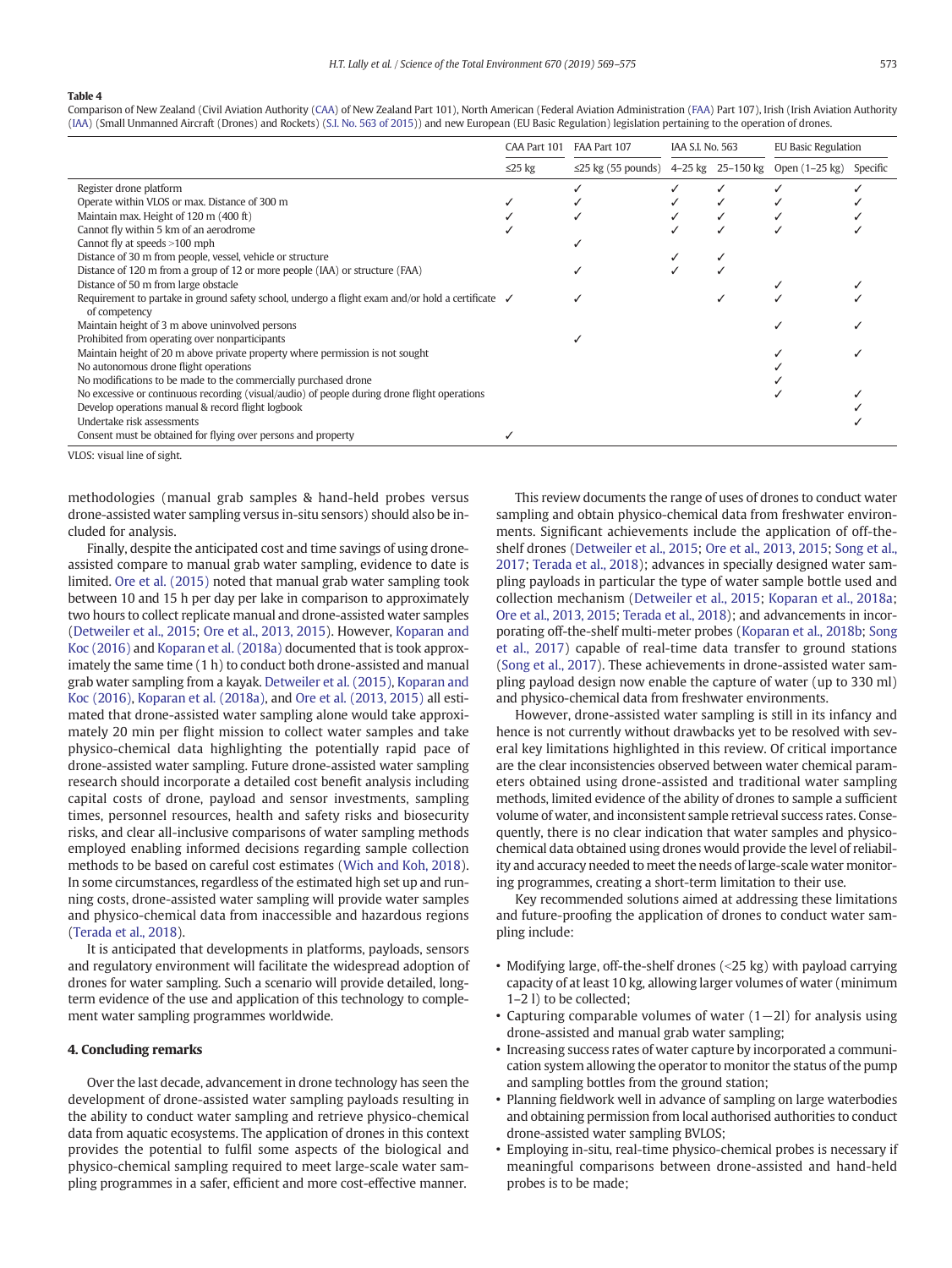- <span id="page-5-0"></span>• Comparing the same probes (from same manufacturer) and allowing sampling probes sufficient time to take readings is necessary when comparing drone-assisted and hand-held water chemistry data if clear, transparent, and consistent comparisons are to be made;
- Critical need for robust statistical experimental designs to examine the variability and precision of data collected;
- Conducting drone-assisted water sampling on large open waterbodies; and
- Incorporating detailed cost benefit analysis enabling informed decisions regarding sample collection methods based on careful cost estimates.

Despite the current limitations, this review demonstrates that water samples can successfully be captured using drone-assisted water sampling from aquatic environments. It is envisaged that drone-assisted water sampling technology will act as a pivotal supporting tool in the future if such current limitations can be addressed by future research.

#### Declaration of interest

None.

### CRediT authorship contribution statement

H.T. Lally: Conceptualization, Formal analysis, Funding acquisition, Investigation, Project administration, Writing - review & editing. **I. O'Connor:** Conceptualization, Funding acquisition, Writing - review & editing. O.P. Jensen: Conceptualization, Funding acquisition, Writing - review & editing. **C.T. Graham:** Conceptualization, Funding acquisition, Writing review & editing.

#### Acknowledgements

This research (2017–W–MS-28) is funded by the Environmental Protection Agency (EPA) Ireland as part of their EPA Research Programme 2014-2020. The authors thank the EPA Steering Committee and two blind reviewers for their valuable input into this review.

#### References

- Alvarez-Taboada, F., Paredes, C., Julián-Pelaz, J., 2017. Mapping of the invasive species Hakea sericea using unmanned aerial vehicle (UAV) and worldView-2 imagery and an object-oriented approach. Remote Sens. 9, 913. [https://www.mdpi.com/2072-](https://www.mdpi.com/2072-4292/9/9/913) [4292/9/9/913](https://www.mdpi.com/2072-4292/9/9/913).
- Bandini, F., Jakobsen, J., Olesen, D., Reyna-Gutierrez, J.A., Bauer-Gottwein, P., 2017. Measuring water level in rivers and lakes from lightweight unmanned aerial vehicles. J. Hydrol. 548, 237–250. <https://doi.org/10.1016/j.jhydrol.2017.02.038>.
- Chabot, D., 2018. Trends in drone research and applications as the Journal of Unmanned Vehicle Systems turns five. J. Unmanned Veh. Syst. 6 (2). [https://doi.org/10.1139/](https://doi.org/10.1139/juvs-2018-0005) [juvs-2018-0005.](https://doi.org/10.1139/juvs-2018-0005)
- Chabot, D., Bird, D.M., 2016. Wildlife research and management methods in the 21<sup>st</sup> century: where do unmanned aircraft fit in? J. Unmanned Veh. Syst. 3 (4), 137–155. [https://doi.org/10.1139/juvs-2015-0021.](https://doi.org/10.1139/juvs-2015-0021)
- Chapman, A., 2014. It's okay to call them drones. J. Unmanned Veh. Syst. 2 (2). [https://doi.](https://doi.org/10.1139/juvs-2014-0009) [org/10.1139/juvs-2014-0009](https://doi.org/10.1139/juvs-2014-0009).
- Civil Aviation Authority (CAA) of New Zealand, 2017. [Gyrogliders and parasails, un](http://refhub.elsevier.com/S0048-9697(19)31244-6/rf0025)[manned aircraft \(including balloons\), kites, and rockets](http://refhub.elsevier.com/S0048-9697(19)31244-6/rf0025) – operating rules. Part 101 [CAA Consolidation. Civil Aviation Authority \(CAA\) of New Zealand](http://refhub.elsevier.com/S0048-9697(19)31244-6/rf0025).
- Detweiler, C., Ore, J.-P., Anthony, D., Elbaum, S., Burgin, A., Lorenz, A., 2015. Bringing unmanned aerial systems closer to the environment. Environ. Pract. 17, 188–200. [https://doi.org/10.1017/S1466046615000174.](https://doi.org/10.1017/S1466046615000174)
- DJI, 2019. Agras MG-1.Available at:. <https://www.dji.com/ie/mg-1> Accessed 10/03/2019. EASA, 2015. [Riga Declaration on Remotely Piloted Aircraft \(Drones\). European Aviation](http://refhub.elsevier.com/S0048-9697(19)31244-6/rf0040) [Safety Agency \(EASA\), Riga, Latvia.](http://refhub.elsevier.com/S0048-9697(19)31244-6/rf0040)
- EASA, 2018. Opinion No 1/2018 [Introduction of a Regulatory Framework for the Oper](http://refhub.elsevier.com/S0048-9697(19)31244-6/rf0045)[ation of Unmanned Aircraft Systems in the](http://refhub.elsevier.com/S0048-9697(19)31244-6/rf0045) 'Open' and 'Specific' Categories. European [Aviation Safety Authority \(EASA\), Cologne, Germany](http://refhub.elsevier.com/S0048-9697(19)31244-6/rf0045).
- EC (European Commission) Environment, 2016. Introduction to the new EU Water Framework Directive. Available at:. [http://ec.europa.eu/environment/water/water](http://ec.europa.eu/environment/water/water-framework/info/intro_en.htm)[framework/info/intro\\_en.htm](http://ec.europa.eu/environment/water/water-framework/info/intro_en.htm), Accessed date: 3 October 2019.
- EC (European Commission) Environment, 2017. Our oceans, seas and coasts. Available at:. [http://ec.europa.eu/environment/marine/eu-coast-and-marine-policy/marine-strat](http://ec.europa.eu/environment/marine/eu-coast-and-marine-policy/marine-strategy-framework-directive/index_en.htm)[egy-framework-directive/index\\_en.htm,](http://ec.europa.eu/environment/marine/eu-coast-and-marine-policy/marine-strategy-framework-directive/index_en.htm) Accessed date: 3 October 2019.
- FAA (Federal Aviation Administration), 2018. Getting started drone safety tips. Available at:. [https://www.faa.gov/uas/getting\\_started/,](https://www.faa.gov/uas/getting_started/) Accessed date: 31 July 2018.
- Flener, C., Vaaja, M., Jaakkola, A., Krooks, A., Kaartinen, H., Kukko, A., Kasvi, A., Hyyppä, H., Hyyppä, J., Alho, P., 2013. Seamless mapping of river channels at high resolution using mobile lidar and UAV-photography. Remote Sens. 5, 6382–6407. [https://doi.org/](https://doi.org/10.3390/rs5126382) [10.3390/rs5126382.](https://doi.org/10.3390/rs5126382)
- Flynn, K.F., Chapra, S.C., 2014. Remote sensing of submerged aquatic vegetation in a shallow non-turbid river using an unmanned aerial vehicle. Remote Sens. 6, 12815–12836. [https://doi.org/10.3390/rs61212815.](https://doi.org/10.3390/rs61212815)
- Fráter, T., Juzsakova, T., Lauer, J., Dióssy, L., Rédey, A., 2015. Unmanned aerial vehicles in environmental monitoring—an efficient way for remote sensing. J. Environ. Sci. Eng. 4, 85–91. [https://doi.org/10.17265/2162-5298/2015.02.004.](https://doi.org/10.17265/2162-5298/2015.02.004)
- Hodgson, J.C., Baylis, S.M., Mott, R., Herrod, A., Clarke, R.H., 2016. Precision wildlife monitoring using unmanned aerial vehicles. Sci. Rep. 6 (22574), 1–7. [https://doi.org/](https://doi.org/10.1038/srep22574) [10.1038/srep22574](https://doi.org/10.1038/srep22574).
- Hogan, S.D., Kelly, M., Stark, B., Chen, Y., 2017. Unmanned aerial systems for agriculture and natural resources. Calif. Agric. 71 (1), 5–14. <https://doi.org/10.3733/ca.2017a0002>.
- IAA, 2016. Specifi[c operating permission for small unmanned aircraft or drones. Aeronau](http://refhub.elsevier.com/S0048-9697(19)31244-6/rf0090)[tical Notice U.02 08.01.16. Safety Regulation Division, Irish Aviation Authority, The](http://refhub.elsevier.com/S0048-9697(19)31244-6/rf0090) [Times Building, 11-12 D'Olier St, Dublin 2](http://refhub.elsevier.com/S0048-9697(19)31244-6/rf0090).
- ICAO, 2011. [Unmanned Aircraft Systems \(UAS\). International Civil Aviation Organization](http://refhub.elsevier.com/S0048-9697(19)31244-6/rf0095) [\(ICAO\), Montreal, QC, Canada.](http://refhub.elsevier.com/S0048-9697(19)31244-6/rf0095)
- JARUS, 2013. Certification Specification for Light Unmanned Rotorcraft Systems (CS-LURS). Joint Authorities for Rulemaking of Unmanned Systems (JAR/US). Available online:. [http://www.nlr.nl/downloads/jarus\\_cslurs](http://www.nlr.nl/downloads/jarus_cslurs), Accessed date: March 2016.
- Klemas, V.V., 2015. Coastal and environmental remote sensing from unmanned aerial vehicles: an overview. J. Coast. Res. 31 (5), 1260–1267. [https://doi.org/10.2112/JCOASTRES-](https://doi.org/10.2112/JCOASTRES-D-15-00005.1)[D-15-00005.1](https://doi.org/10.2112/JCOASTRES-D-15-00005.1).
- Koh, L.P., Wich, S.A., 2012. Dawn of drone ecology: low-cost autonomous aerial vehicles for conservation. Trop. Conserv. Sci. 5, 121–132. [https://doi.org/10.1177/](https://doi.org/10.1177/194008291200500202) [194008291200500202](https://doi.org/10.1177/194008291200500202).
- Koparan, C., Koc, A.B., 2016. Unmanned aerial vehicle (UAV) assisted water sampling. 2016 American Society of Agricultural and Biological Engineers (ASABE), Annual International Meeting, Orlando, Florida <https://doi.org/10.13031/AIM.20162461157>.
- Koparan, C., Koc, A.B., Privette, C.V., Sawyer, C.B., Sharp, J.L., 2018a. Evaluation of a UAVassisted autonomous water sampling. Water 10 (5), 655. [https://doi.org/10.3390/](https://doi.org/10.3390/w10050655) [w10050655](https://doi.org/10.3390/w10050655).
- Koparan, C., Koc, A.B., Privette, C.V., Sawyer, C.B., 2018b. In situ water quality measurements using an unmanned aerial vehicle (UAV) system. Water 10 (3), 264. [https://](https://doi.org/10.3390/w10030264) [doi.org/10.3390/w10030264](https://doi.org/10.3390/w10030264).
- Manfreda, S., McCabe, M.F., Miller, P.E., Lucas, R., Madrigal, V.P., Mallinis, G., Dor, E.B., Helman, D., Estes, L., Ciraolo, G., Müllerová, J., Tauro, F., de Lima, M.I., de Lima, J.L.M.P., Maltese, A., Frances, F., Caylor, K., Kohv, M., Perks, M., Ruiz-Pérez, G., Su, Z., Vico, G., oth, B., 2018. On the use of unmanned aerial systems for environmental monitoring. Remote Sens. 10 (641), 1–28. <https://doi.org/10.3390/rs10040641>.
- Michez, A., Piégay, H., Jonathan, L., Claessens, H., Lejeune, P., 2016. Mapping of riparian invasive species with supervised classification of Unmanned Aerial System (UAS) imagery. Int. J. Appl. Earth Obs. Geoinf. 44, 88–94. <https://doi.org/10.1016/j.jag.2015.06.014>.
- Ore, J.-P., Elbaum, S., Burgin, A., Zhao, B., Detweiler, C., 2013. [Autonomous aerial water](http://refhub.elsevier.com/S0048-9697(19)31244-6/rf0140) [sampling. Proceedings of the 9th International Conference in Field and Service Robots](http://refhub.elsevier.com/S0048-9697(19)31244-6/rf0140) [\(FSR\), Brisbane, Australia. 5, pp. 137](http://refhub.elsevier.com/S0048-9697(19)31244-6/rf0140)–151.
- Ore, J.P., Elbaum, S., Burgin, A., Detweiler, C., 2015. Autonomous aerial water sampling. J. Field Rob. 32 (8), 1095–1113. [https://doi.org/10.1002/rob.21591.](https://doi.org/10.1002/rob.21591)
- Pajares, G., 2015. Overview and current status of remote sensing applications based on unmanned aerial vehicles (UAVs). Photogramm. Eng. Remote. Sens. 81, 281–329. [https://doi.org/10.14358/PERS.81.4.281.](https://doi.org/10.14358/PERS.81.4.281)
- Rhee, D.S., Kim, Y.D., Kang, B., Kim, D., 2018. Applications of unmanned aerial vehicles in fluvial remote sensing: an overview of recent achievements. KSCE J. Civ. Eng. 22 (2), 588–602. <https://doi.org/10.1007/s12205-017-1862-5>.
- Song, K., Brewer, A., Ahmadian, S., Shankar, A., Detweiler, C., Burgin, A., 2017. Using unmanned aerial vehicles to sample aquatic ecosystems. Limnol. Oceanogr. Methods 15, 1021–1030. [https://doi.org/10.1002/lom3.10222.](https://doi.org/10.1002/lom3.10222)
- Statutory Instrument (S.I.), 2015. [Irish Aviation Authority small unmanned aircraft](http://refhub.elsevier.com/S0048-9697(19)31244-6/rf0165) [\(drones\) and rockets order, 2015. Statutory Instrument S.I. No. 563 of 2015. Statio](http://refhub.elsevier.com/S0048-9697(19)31244-6/rf0165)nery Offi[ce, Dublin.](http://refhub.elsevier.com/S0048-9697(19)31244-6/rf0165)
- Terada, A., Morita, Y., Hashimoto, T., Mori, T., Ohba, T., Yaguchi, M., Kanda, W., 2018. Water sampling using a drone at Yugama crater lake, Kusatsu-Shirane volcano, Japan. Earth Planets Space 70 (64), 1–9. <https://doi.org/10.1186/s40623-018-0835-3>.
- Tierney, D., Free, G., Kennedy, B., Little, R., Plant, C., Trodd, W., Wynne, C., 2015. [Lakes.](http://refhub.elsevier.com/S0048-9697(19)31244-6/rf0175) [In: EPA \(Ed.\), Water Quality in Ireland 2010](http://refhub.elsevier.com/S0048-9697(19)31244-6/rf0175)–2012. Environmental Protection [Agency, P.O. Box 3000, Johnstown Castle Estate, County Wexford, Ireland, Y35](http://refhub.elsevier.com/S0048-9697(19)31244-6/rf0175) W821
- UN (United Nations) Environment, 2019. Monitoring water quality. Available at:. [https://](https://www.unenvironment.org/explore-topics/water/what-we-do/monitoring-water-quality) [www.unenvironment.org/explore-topics/water/what-we-do/monitoring-water](https://www.unenvironment.org/explore-topics/water/what-we-do/monitoring-water-quality)[quality](https://www.unenvironment.org/explore-topics/water/what-we-do/monitoring-water-quality), Accessed date: 3 October 2019.
- US (United States) Environmental Protection Agency (EPA), 2018. National aquatic resource surveys. Available at:. [https://www.epa.gov/national-aquatic-resource-sur](https://www.epa.gov/national-aquatic-resource-surveys)[veys](https://www.epa.gov/national-aquatic-resource-surveys), Accessed date: 3 October 2019.
- Van der Wal, T., Abma, B., Viguria, A., Previnaire, E., Zarco-Tejada, P.J., Serruys, P., van Valkengoed, E., van der Voet, P., 2013. Fieldcopter: unmanned aerial systems for crop monitoring services. Precis. Agric. 13, 169–175. [https://doi.org/10.3920/978-](https://doi.org/10.3920/978-90-8686-778-3_19) [90-8686-778-3\\_19.](https://doi.org/10.3920/978-90-8686-778-3_19)
- Vergouw, B., Nagel, H., Bondt, G., Custers, B., 2016. Drone technology: types, payloads, applications, frequency Spectrum issues and future developments. The Future of Drone Use. Information Technology and Law Series 27 [https://doi.org/10.1007/978-94-](https://doi.org/10.1007/978-94-6265-132-6_2) [6265-132-6\\_2.](https://doi.org/10.1007/978-94-6265-132-6_2)